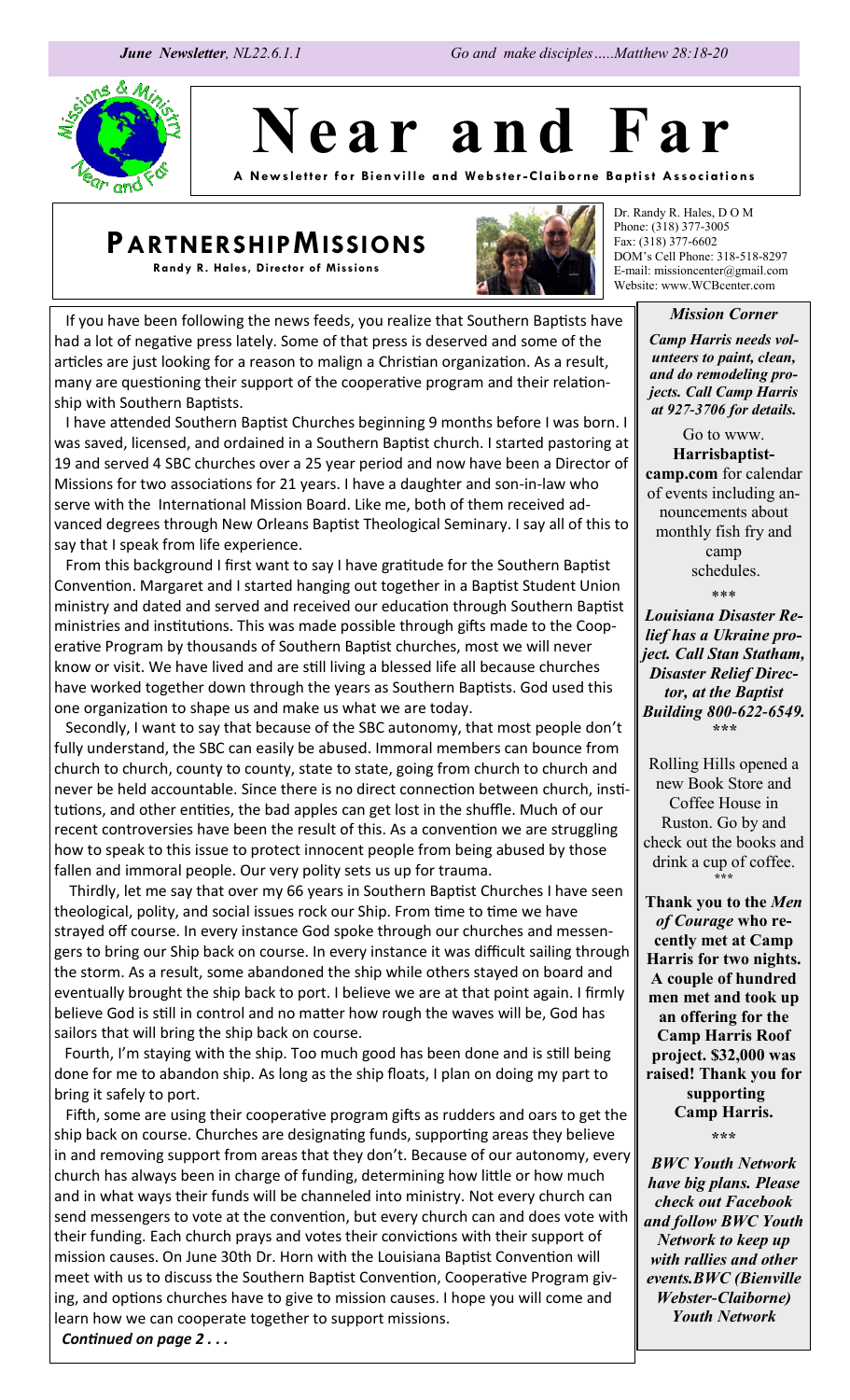## *Current Near & Far Newsletter and E-Blasts can be found on our website at* [wcbcenter.com](http://wcbcenter.com)

 Finally let me briefly share how mission support works so you can think about issues and questions to bring to Dr. Horn. The Baptist Association is separate from the Cooperative Program. We receive direct support from our churches. A church has to write us a separate check to finance our work. A church sends a separate gift to the Louisiana Baptist Convention. Approximately 65% of those funds stay in Louisiana supporting church plants and mission education which includes Louisiana Christian College and the Baptist Children's Home. The rest of the funds, approximately 35%, are then forwarded to SBC causes which includes International Missions and North American Missions and our seminaries. Special offerings like Lottie Moon (International Missions), Annie Armstrong (North American Missions), and Georgia Barnette (Louisiana State Missions) by-pass all convention formulas and goes direct to the designated mission field. Churches can designate funds to their local association, LBC, SBC, or to the three mission offerings at whatever amount they desire. The church is totally autonomous determining what happens in its own doors, and also sending messengers to the association, to the LBC, and to the SBC to make decisions. The SBC, LBC, nor the local association can make decisions for the local church. We are not a "top down" structure, just the opposite.

 Attend the Southern Baptist Convention if you can. Attend the LBC, and please attend your associational meetings. Come to FBC Gibsland on June 30th and hear Dr. Horn. Pray, participate, and by all means let's work to present Jesus to our lost world.



 *Bro. Randy*

*Blessings,* 

*Harris Board has Gene Gibson acting as the interim director at the camp. You can contact Gene Gibson for reservations and questions about Camp Harris. The camp phone is (318) 927-3706. Email the camp at*  [info@harrisbaptistcamp.com](mailto:info@harrisbaptist.com)

#### *"It's a New Day At Camp Harris"*

*— — —*

*The Camp Harris Board is requesting you to help us raise \$600,000. Webster-Claiborne and Bienville's share is \$300,000. What can you do? You can lead your church to designate 1% of your undesignated receipts to the Camp Harris Building Fund "It's a New Day at Camp Harris" for the next 3 years. Details can be found at* [WCBcenter.com](http://WCBcenter.com)*. Together we can do this. Individuals can give, churches can give, businesses or organizations can give. Together we can give and build for a new day. Call me if you would like me to come talk with your church or finance committee.*

*Go to* [wcbcenter.com](http://wcbcenter.com) *and click on It's a New Day at Camp Harris or click on our e-blasts and newsletter tabs to read about the 1% Camp Harris Building Fund Plan.*

# Men Of Courage Regional meeting at Camp Harris.



### **Broad Youth Network Spring into Summer!**

120 youth gathered on May 22 for hamburgers, games, and worship at Camp Harris. Get your youth group involved with BWC Youth Network!